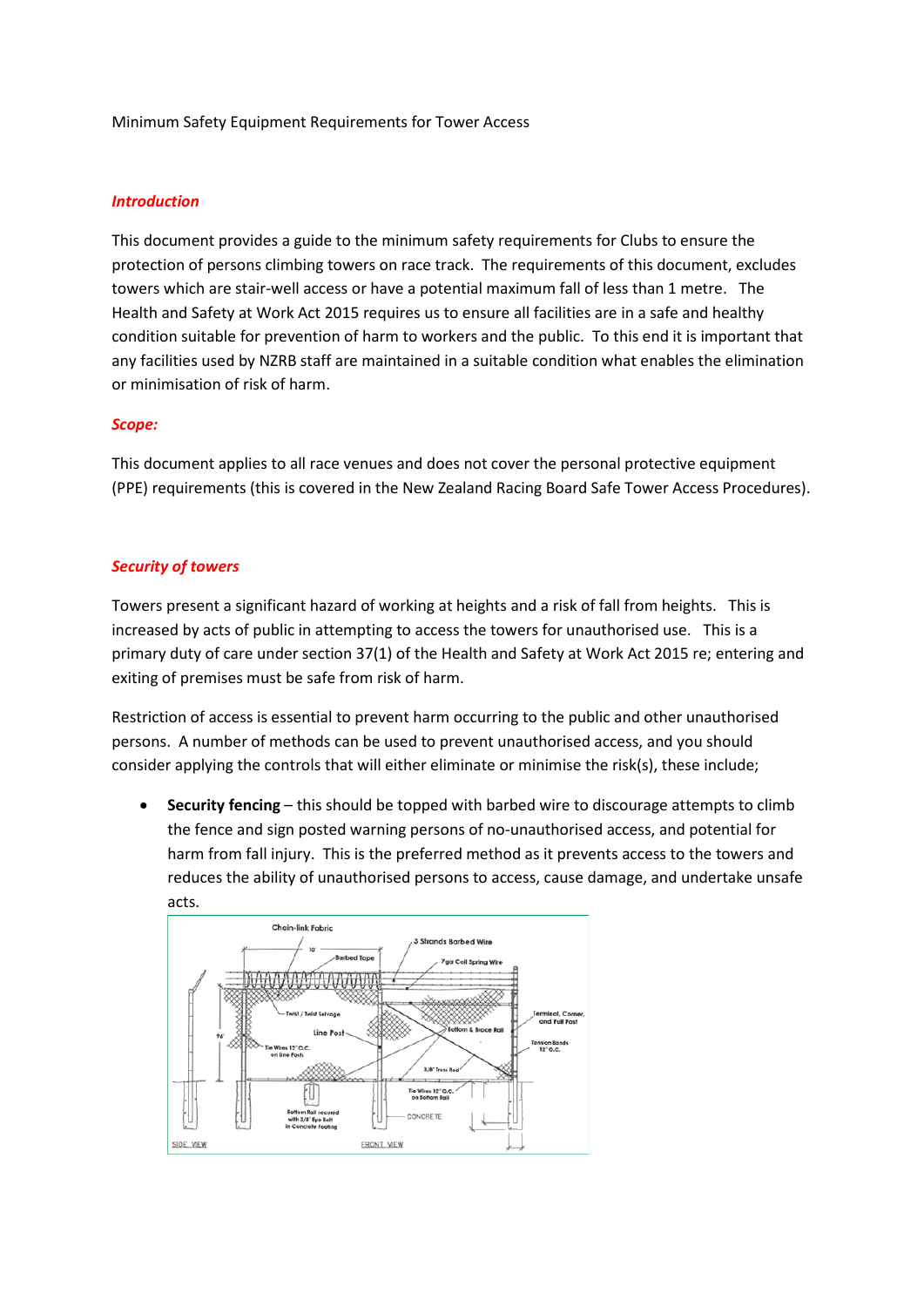Temporary security / construction fencing is acceptable as long as the gating is secured with metal wire reo-ties. Access can be controlled by use of coded padlock or daisy chain locks where each party has their own lock however the first method is best as this requires the persons accessing to have obtained permission and the code.

Or

• **Removable / sliding ladders** – preventing access to the first section of a tower, or



When not is use it is good practice to ensure these ladders are retracted out of reach and locked to prevent ease of access without authority.

Or

• **Ladder locks**

These are covers which prevent persons being able to climb ladders by creating a physical barrier for the first 3 metres of a ladder. This also reduces the ability of a person to access a tower. This does not eliminate unauthorised persons from accessing the tower structure.



• **Signage** – appropriate signage should be placed on towers to advise the public and other persons of the restricted access and risks. These should be visual and well placed to allow people to easily seem them and consist of both written instruction and images. It is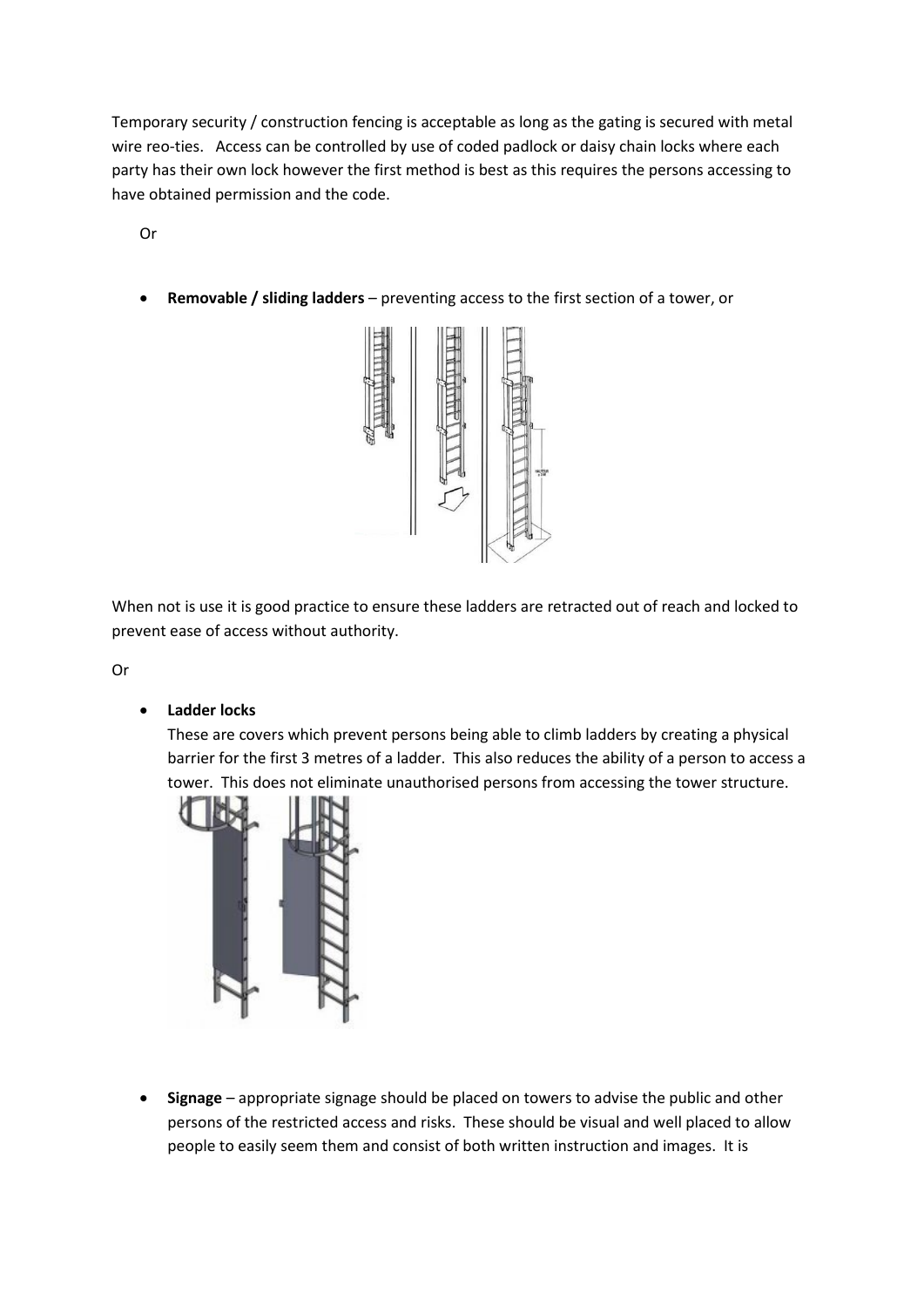recommended signage is easily legible from 5 metres off the tower and placed at key access points.

The best option out of these is to use the security fencing as this will create a physical barrier between the tower and persons wanting unauthorised access to the tower. It is important that appropriate signage is displayed in all cases.

## *Ladders*

• **Type**

Ladders need to be constructed of a suitable type of material and should be compliant to ASNZS 1891 and either made of aluminium or steel. NZRB staff climbing these structures needs to be able to secure their personal fall arrest devices and fall prevention kits with surety this will hold in the event of accidental fall or rescue.

# • **Securing of ladders**

Ladders must be properly secured to the structure. Use of string and rope is only acceptable for construction site temporary securing of ladders and is not considered suitable for tower ladders nor safe. Ladders must be secured using a flange plate or bolts which will securely hold it in place under load. *Use of the following is NOT considered safe practice*;

- 1. String or rope to tie ladders to structures, or
- 2. Cable ties, or
- 3. Gardening line etc.

## • **Inspection**

Ladders should be inspected a minimum of annually this is to identify any potential defects and ensure the safety and health of those using them. A ladder inspection form has been included in Appendix A for your reference.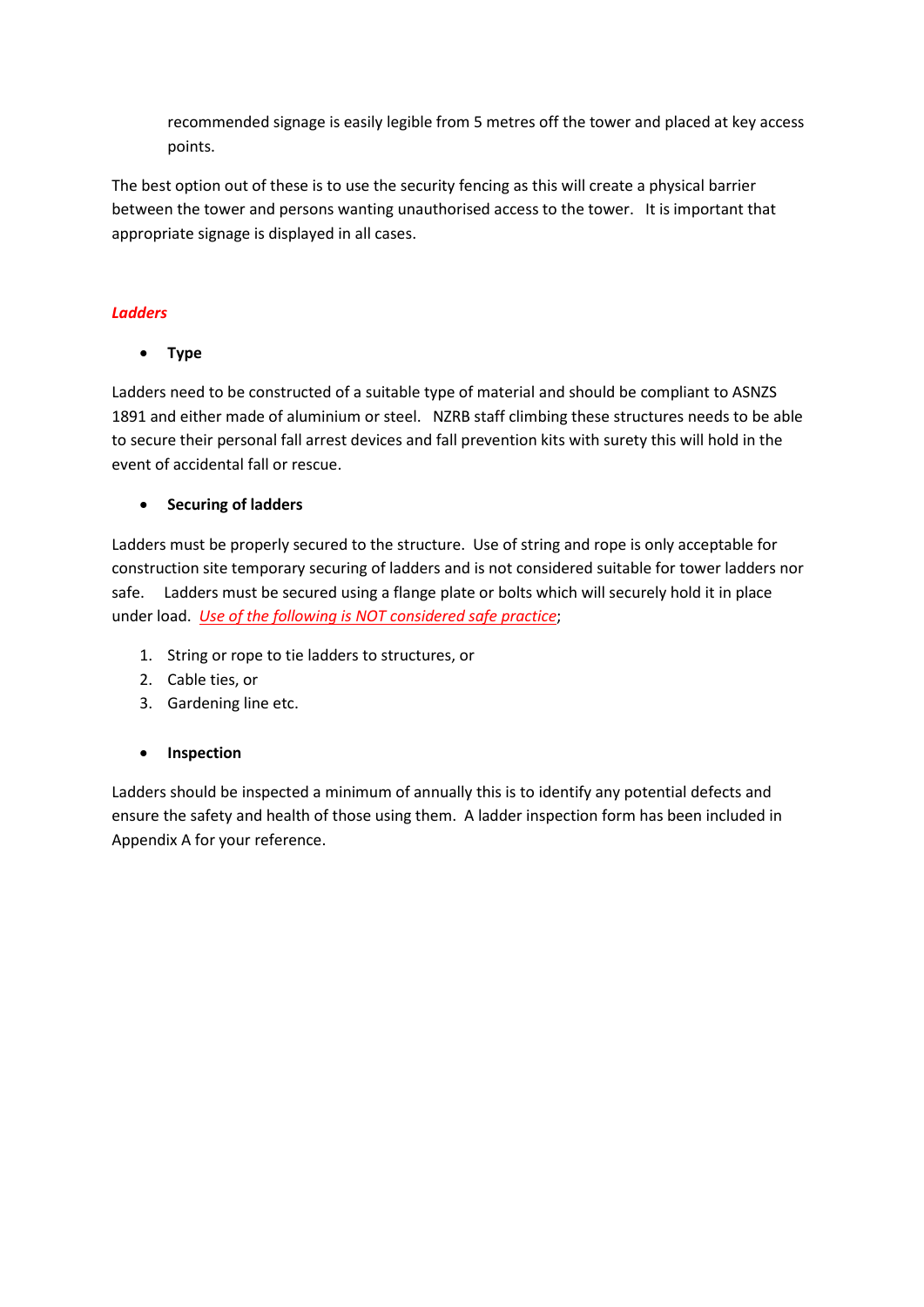#### • **Step off points**

This is the section at the top of the ladder and is designed to provide a person climbing any ladder a safe means of exiting the ladder. The practice is an industry standard throughout construction which has been adopted into mainstream practice for all industries. We recognise this is not as easily performed where the access platform is inside a tower box.



What about where the ladder terminates at the box and accesses a trapdoor / access port?

Consider placing a second section of ladder inside the trap door area which will provide safe and easy access once the door is opened.

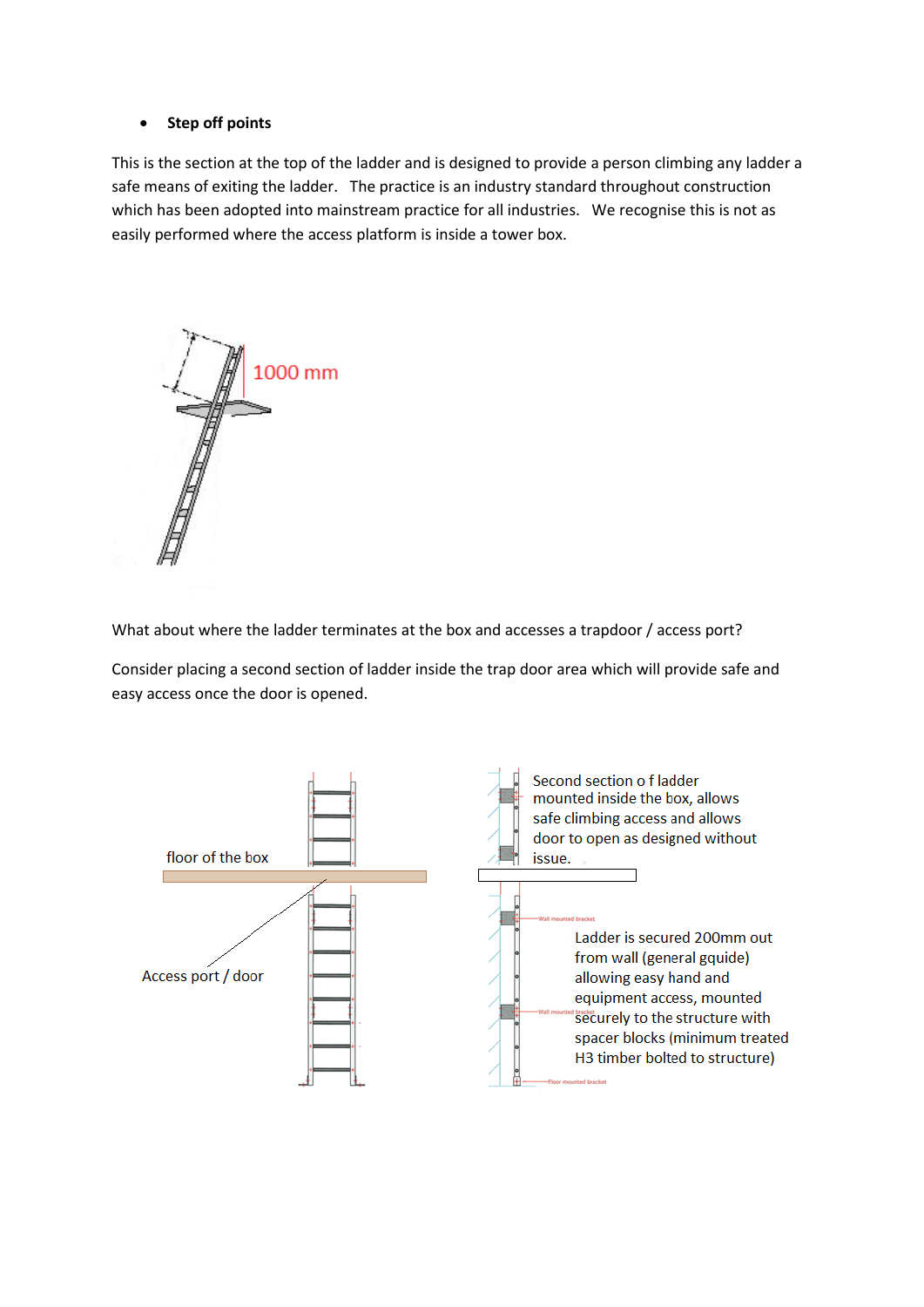#### **Attachment points**

Part of the requirement of providing coverage for races is getting heavy equipment into the towers. This is achieved by hoisting the equipment into position as it is unsafe and not practicable to manually carry this equipment into place. Eye bolt provide a secure means of doing performing work on the towers safely.

Eye bolts should be placed at key intervals for the climber to safely attach to when climbing.



Eye bolts must be of the closed loop type as shown. Open loop types are prone to easy distortion and failure when placed under load – this means the climber can fall or equipment can be dropped causing significant risk of injury, death, and damage. When installing these make sure you have flange plates in the set up if penetrating directly through the structure as shown - these are designed to prevent the bolt pulling out through the structure when under load.



Fitting eye – bolts – must be flanged on both sides to prevent distortion and pull through of the bolt when loaded. They can be used on both wooden and steel structures. Any eye bolts installed should be stamped as load rated to 150 kg or greater.

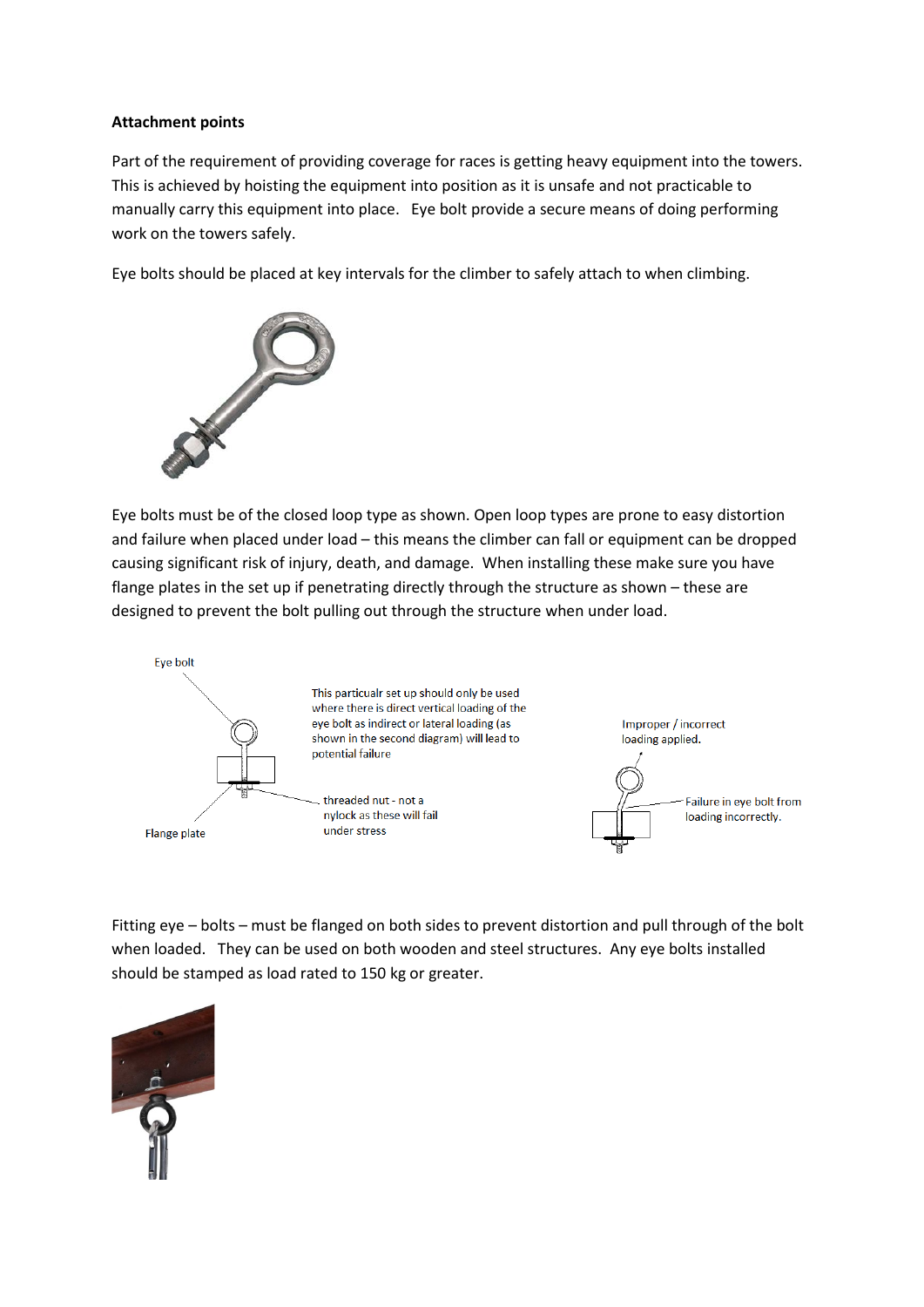*Important Note:* Do not use cupboard door or sliding door handles as attachment points when installing on the tower. These do not meet any safety requirements and will lead to someone being seriously hurt when they fail if loaded.

#### **Tower maintenance;**

It important for health reasons that any tower is maintained in a fit for use state, not only for safety but also to prevent birds from entering the towers. Bird droppings present a serious health risk carrying serious illness that can have long term effect on the health of anyone.

To help prevent birds using the towers for nesting some simple and practicable steps include (but are not limited to);

- 1. Placing polythene (Heavy duty) around the interior of the box of the tower. This will prevent the birds from having a perch on which to nest.
- 2. Preventing entry into the tower by closing off gaps which birds may be observed to be using to enter the tower with either expanding urethane foam or scrunched chicken wire.

### **What is a tower is deemed unusable?**

As per standing agreements with all clubs, where a tower is identified unsafe or unhealthy for use alternative means should be made such as a certified and current elevated work platform (EWP). Persons who use the EWP should be suitably trained and competent. The person in charge of the operation of the EWP is recommended to hold either a Silver Card in EWP or have completed NZQA EWP unit standards 23960, and 23961, 23963, 23964, depending on the type of EWP being operated. This person should be familiar with the type of the EWP being used. In addition to the above there is a minimum requirement under the WorkSafe 2014 Safe working at heights and Elevated Work Platform Guides.

### **Minimum Safety Requirements for Barriers and Edge Protection**

Falls present a significant risk at any location where there is a potential for falls equal to or greater than 1000 mm (1 metre). Under the Building Code F4.3.2 Roofs with permanent access shall have barriers provided and barriers must be;